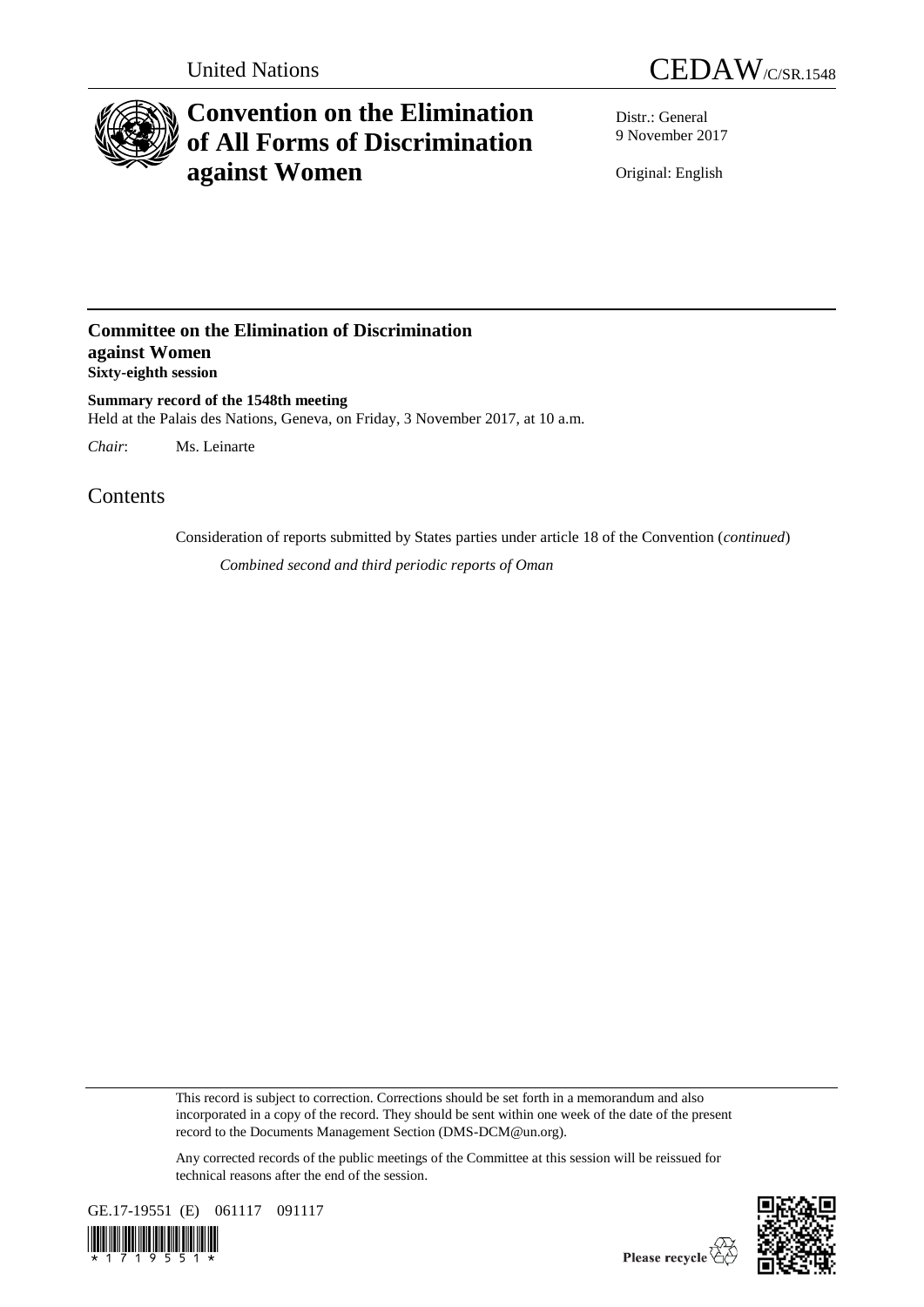*The meeting was called to order at 10 a.m.*

**Consideration of reports submitted by States parties under article 18 of the Convention** (*continued*)

*Combined second and third periodic reports of Oman* [\(CEDAW/C/OMN/2-3;](http://undocs.org/en/CEDAW/C/OMN/2-3) [CEDAW/C/OMN/Q/2-3](http://undocs.org/en/CEDAW/C/OMN/Q/2-3) and [CEDAW/C/OMN/Q/2-3/Add.1\)](http://undocs.org/en/CEDAW/C/OMN/Q/2-3/Add.1)

1. *At the invitation of the Chair, the delegation of Oman took places at the Committee table*.

2. **Mr. Al Kalbani** (Oman), introducing the combined second and third periodic reports of Oman [\(CEDAW/C/OMN/2-3\)](http://undocs.org/en/CEDAW/C/OMN/2-3), said that his Government was strongly committed to the empowerment of women. In the framework of his country's second universal periodic review in 2015, 44 of the 168 recommendations accepted by Oman had related to the rights of women in the public and private spheres. The Committee's concluding observations on the initial report of Oman had been disseminated to all government agencies, judicial authorities and relevant ministries. Since the examination of that report, Oman had withdrawn its reservation to article 15 (4) of the Convention, on freedom of movement.

3. Oman had achieved gender equality in primary and secondary education. The number of women graduating from higher education had increased by 93 per cent between 2012 and 2016. Progress had also been made in the health sector, where 61 per cent of newly qualified doctors in 2016 had been women. The number of women attending prenatal clinics had increased by more than 16 per cent between 2012 and 2016 and the maternal mortality rate had dropped from 17.8 to 13.4 per 100,000 live births during the same period.

4. In the political sphere, the Ministry of Social Development had run a training course for female candidates that had led to the success of seven women in the 2016 municipal council elections. The Government intended to increase the participation of women in future sessions of electoral boards.

5. Oman recognized that the advancement of women's rights began with their economic participation. Efforts were being made to create new employment opportunities for women in the tourism and private education sectors and to increase the number of training programmes available to girls. Between 2013 and 2016, women's representation had risen from 44 per cent to 47 per cent in the civil service and had reached 24 per cent in the private sector.

6. In 2017, 62 civil society organizations were working in the area of women's rights. Between 2011 and 2016, the authorities had invested 500,000 Omani rials (RO) in the construction of buildings to be used by those organizations.

7. Within the Ministry of Social Development, the department responsible for family protection dealt with reports of cases of human trafficking and domestic violence. Complaints could be made via a free telephone hotline.

8. The Ministry of Health was making efforts to raise awareness of harmful traditional practices, including female genital mutilation, that were prohibited under article 20 of the Child Act.

9. With regard to nationality, the children of Omani women married to foreigners were exempt from the requirement to obtain Omani citizenship prior to enrolling in higher education. They were also entitled to travel abroad for medical treatment.

#### *Articles 1 to 6*

10. **Ms. Haidar** said that she welcomed the numerous advances the State party had made in the area of women's rights, notably the lifting of its reservation to article 15 (4) of the Convention. She was, however, concerned that discriminatory provisions remained in place, including in the Personal Status Act. She would be interested to learn whether the Government planned to adopt general legislation to guarantee equality for women and to eliminate all forms of direct and indirect discrimination against them.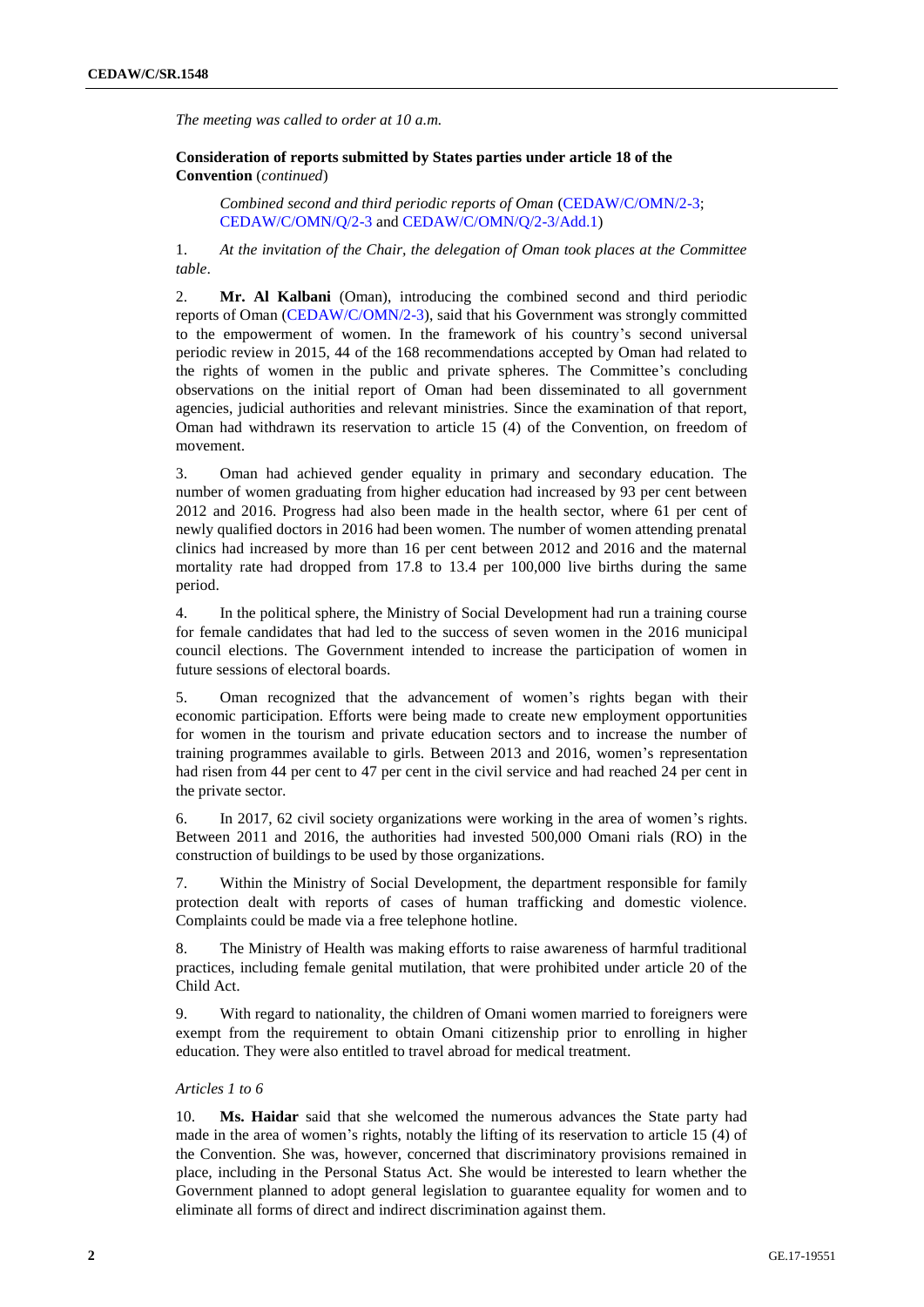11. It would be helpful to receive information on any special mechanisms that were in place to receive and address complaints of violence and discrimination against women. She would be grateful for details of any cases that had been brought before the courts in that connection.

12. With regard to the State party's reservations to the provisions of the Convention that were not in accordance with the provisions of Islamic sharia law, she drew attention to the progressive approach that had been taken to legislation on personal status in other States parties that were bound by sharia law.

13. It would be useful to have an account of how the authorities were raising awareness of the importance of eliminating so-called honour killings.

14. She would welcome the delegation's comments on the steps being taken to ensure that the National Human Rights Commission respected the entirety of the principles relating to the status of national institutions for the promotion and protection of human rights (the Paris Principles) with a view to its being upgraded from category B to category A status.

15. **Mr. Al Nabhani** (Oman) said that it was important to remember that sharia law formed the basis of all legislation in Oman. The authorities had no plans to re-examine the laws on marriage and inheritance. Although dual nationality was prohibited, any child born on Omani territory was now automatically entitled to Omani nationality. The other restrictions that were in place regarding the passing of nationality did not run counter to those provisions of the Convention that had been incorporated into domestic legislation. The Ministry of the Interior scrutinized all laws and regulations promulgated by State bodies to ensure that they were in line with the Convention and did not discriminate against women. A prohibition on discrimination on the basis of gender was fully enshrined in the laws on education.

16. The possibility of lifting the remaining reservations to the Convention was being examined and would be the subject of a national review.

17. Work was ongoing to ensure that the National Human Rights Commission was fully compatible with the Paris Principles. The Commission had been accorded full administrative and financial independence via a royal decree. Efforts had been made to include as many women as possible among the Commission's members.

18. Mechanisms were in place to facilitate communication between civil society organizations and government bodies. No restrictions were imposed on the submission of parallel reports to the Committee from organizations working in the area of women's rights.

19. **Mr.** Abdulla Nasser **Al Rahbi** (Oman) said that parallel reports were submitted to the Office of the United Nations High Commissioner for Human Rights via the National Human Rights Commission and the Government had no access to them prior to their submission.

20. **Mr. Al Kalbani** (Oman) said that, since the 1970s, the position of women in society had gradually improved. Efforts were being made to enhance the collection of data relating to gender equality and the National Centre for Statistics and Information collected data disaggregated by gender.

21. **Mr. Al Rashdi** (Oman) said that the Personal Status Law regulated the conclusion of marriage contracts. Men and women had equal rights in that regard, but a woman could not marry without the permission of her guardian. If a woman's guardian refused to grant her permission to marry the man whom she wished to marry, she could submit the matter to the competent judicial authorities for a final decision. Women had the right to appeal such decisions directly to His Majesty the Sultan, but their guardians did not have that right.

22. **Ms. Haidar** said that she would be grateful for more information on cases in which the Convention had been invoked before the national courts. With regard to the State party's general reservation to those provisions of the Convention deemed not to be in accordance with sharia, she wished to note that certain aspects of human interaction did not fall within the scope of sharia. She would therefore urge the State party to embark on a process of modernization and reform.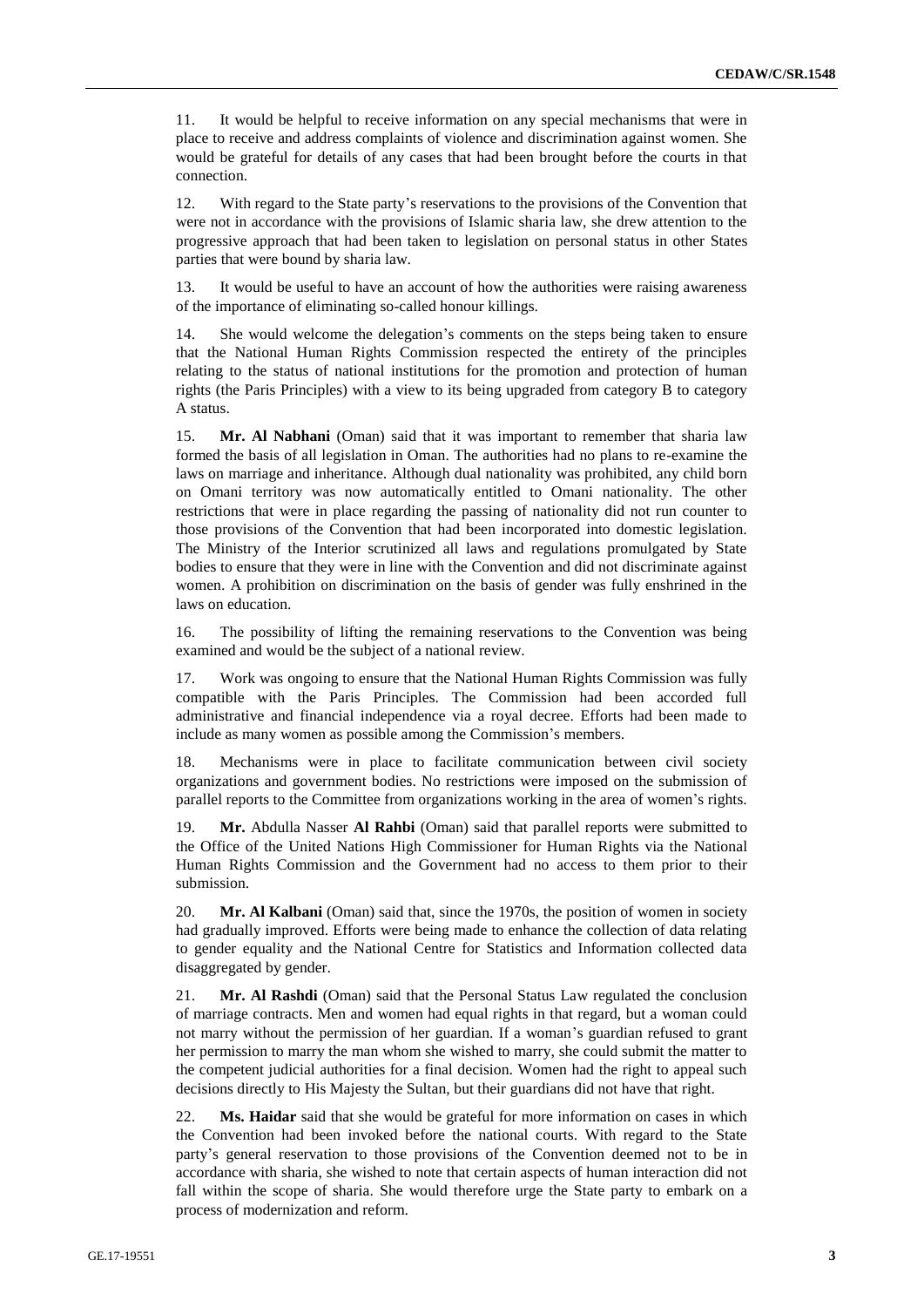23. **Ms. Gabr** said that she wished to note that several States in which Muslims made up a majority of the population had ratified the Convention without entering a general reservation to its provisions.

24. **Mr. Al Nabhani** (Oman) said that the National Commission for Family Affairs worked to ensure the implementation of the Convention and had organized workshops and training sessions on its provisions for judges and prosecutors. Legal decisions that conflicted with the Convention could be appealed and, if necessary, overturned. The Government had lifted some of its reservations to the Convention on the Rights of the Child following a process of consultation and it was expected that a similar process would take place for the Convention on the Elimination of All Forms of Discrimination against Women.

25. **Ms. Al Shukairi** (Oman) said that Oman was a regional leader in the collection of data on issues relating to gender. For example, the Ministry of Agriculture and Fisheries included a gender component in its data-collection practices.

26. **Ms. Nadaraia** said that she would appreciate information on the human and technical resources of the national machinery for the advancement of women, its capacity to coordinate a gender mainstreaming strategy across all public institutions and the competence of the National Commission for Family Affairs to conduct research and policy analysis and to provide policy advice. In addition, she would be grateful for more information on the gender budgeting strategies introduced by the Women's Affairs Department to ensure the full implementation of its various activities and programmes; the sectoral strategies formulated by the Ministry of Social Development to support women, children and persons with special needs, including information on their scope and expected impact; and the role of the National Human Rights Commission in the realization and promotion of women's rights.

27. **Ms. Ameline** said that, while the State party was to be commended for the innovative approach that it had taken towards the protection of women's rights, the representation of women in public and political life was unsatisfactory. In that connection, she wished to know whether the State party had adequate statistical tools with which to identify sectors in which the representation of women was particularly low, such that temporary special measures could be adopted to improve the situation. She would urge the State party to introduce measures, including quotas, if necessary, to ensure equal opportunities and rights in all sectors and at all levels.

28. **Mr.** Yahya Mohamed Zaher **Al Hinai** (Oman) said that women had the right to vote in elections for the Consultative Council and to be elected to the Council themselves. Efforts were being made to raise awareness among women of their right to participate in elections and to stand for election. Women were represented in the Government and the diplomatic corps. There were several government agencies responsible for protecting women's rights, and they had a presence across the country.

29. **Ms. Al Hashimi** (Oman) said that there were two women on the Board of Directors of the General Federation of Oman Trade Unions. In September 2016, a woman had been elected to head the construction industry. There were many other industries in which women were represented at a high level.

30. **Mr. Al Kalbani** (Oman) said that, although the current structure of the State budget made it difficult to identify the precise sum allocated to support women and children, the Government was working with the World Bank to develop a programme-based budgetary system, which would improve the availability of relevant data. The budget for the education sector was high, and girls and boys were brought up in a spirit of tolerance, which reduced their vulnerability to religious or sectarian extremism. Between the ages of 6 and 10 years, girls and boys were educated together.

31. Efforts were being made to promote tourism, and professional training courses on tourism had been introduced, including at the university level. Women made up the majority of university students. The Women's Affairs Department was the focal point for women's rights and was well funded. Its local branches worked with civil society organizations to launch initiatives aimed at promoting women's rights and a system was in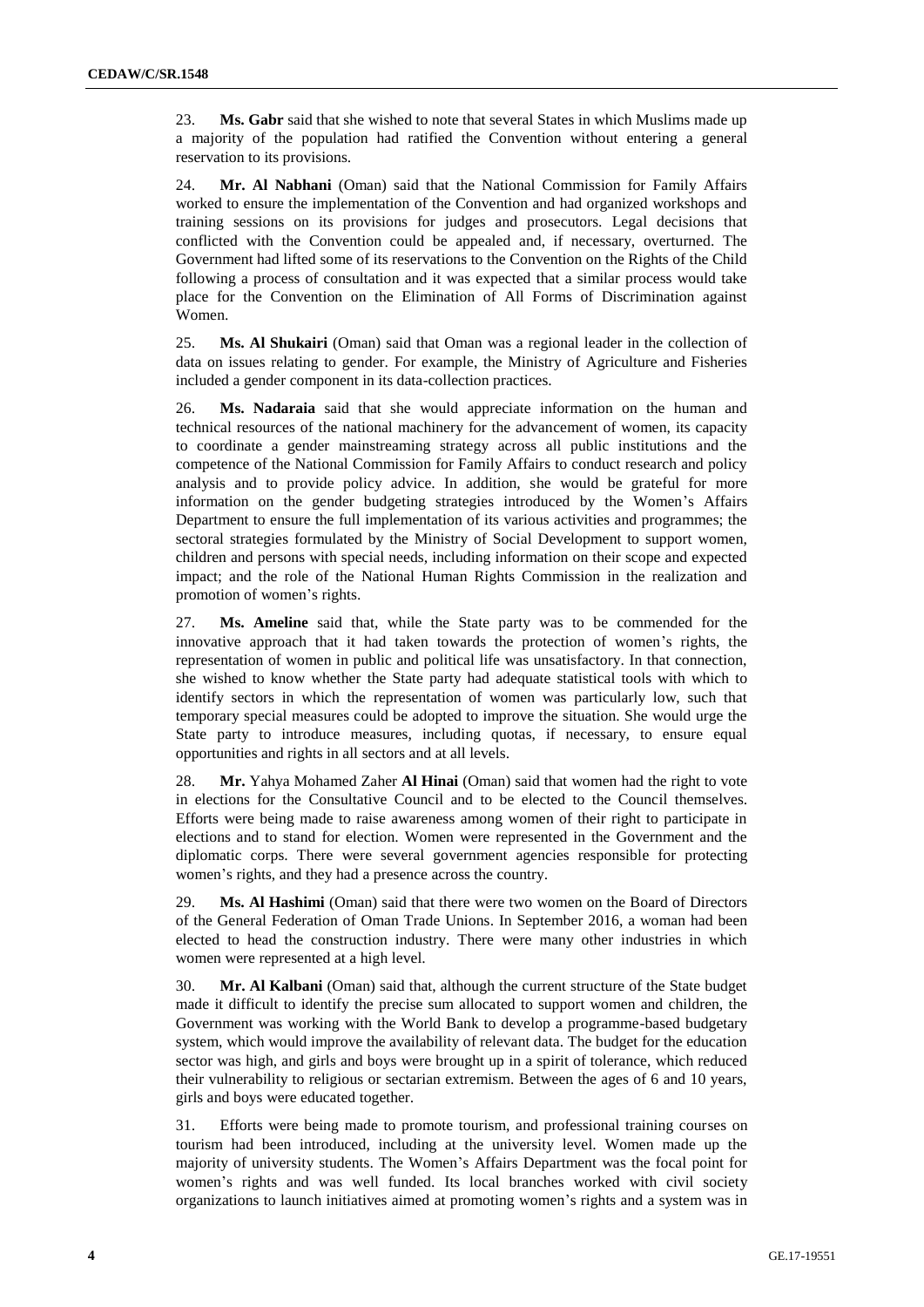place to monitor the results of those initiatives. Seven women had won seats in the municipal elections, which showed that the efforts made to increase the advancement of women had been effective. It was hoped that similar results would be achieved in the elections for the Consultative Council. The Government was working with the United Nations Children's Fund (UNICEF) and a number of universities to improve the opportunities available to women.

32. **Ms. Haidar** said that she would appreciate confirmation that the national strategy for women entitled "Enhancing the Quality of Life" had indeed been adopted. In addition, she wished to note that a temporary special measure was a one-off measure aimed at achieving a specific goal. Some of the "temporary special measures" introduced by the State party to promote the advancement of women seemed not to meet that definition.

33. **Mr. Al Kalbani** (Oman) said that the strategy in question had indeed been adopted, and a copy of it could be made available to the Committee. Like many States, Oman had adopted a range of measures, including temporary special measures, to promote women's advancement in the political sphere. Nevertheless, a number of challenges remained in that regard. For example, women made up more than half of the electorate, but no woman had yet been elected to Parliament. The representation of women in Parliament was important because some draft laws concerned them directly and because the composition of Parliament should reflect that of the population as a whole.

34. **Ms. Gabr** said that the social and economic development measures mentioned in the report would make for only very gradual progress towards greater participation of women in society. More rapid steps were needed. Changing the negative stereotypes of women that were widespread in the region was the key to changing the negative image of women. In that connection, she would be interested to know whether the State party had coordinated with other countries in the region regarding the possibility of lifting its reservations to the Convention.

35. In the context of its cooperation with UNICEF, she wondered why the State party did not systematically change all the negative images in textbooks at all levels of education. The rights of women were mentioned often in the institutional sermon at Friday prayers, but only the rights of women as mothers. The Committee would appreciate it if the State party would pay attention to women's other roles.

36. She would be interested to know whether the State party had analysed the image of women projected in the media. If so, was that image positive or negative and could it be changed? She wondered what role civil society and the clergy might play in leading a wider debate on stereotypes.

37. The reference to female genital mutilation in the delegation's opening statement placed the practice in the context of the Child Act, yet that legislation did not explicitly refer to female genital mutilation, merely making a generic reference to harmful acts. She hoped that the forthcoming regulations to the Act would contain an explicit reference to female genital mutilation, including a definition and penalties for those practising it. She urged the State party to take account of the Committee's joint general recommendation No. 31 and general comment No. 18 of the Committee on the Rights of the Child on harmful practices [\(CEDAW/C/GC/31-CRC/C/GC/18\)](http://undocs.org/CEDAW/C/GC/31/CRC/C/GC/18), in preparing the regulations.

38. In the State party's view, there was no need to adopt a special law on domestic violence. She therefore wondered if there were any plans to insert provisions criminalizing domestic violence into the revised Penal Code.

39. She would like to know who was responsible for taking action on complaints of violence made over the telephone hotline. Were women officials involved in order to prevent embarrassment to women complainants?

40. **Ms. Narain** said that the United States Department of State Trafficking in Persons Report 2017 had placed Oman for the second consecutive year in the tier 2 watch list, noting that it did not meet the minimum standards for the elimination of trafficking but continued to be a destination and transit country for women subjected to forced labour and sex trafficking. She would like to know whether the memorandums of understanding on the subject of trafficking, signed by the State party with a number of other countries, provided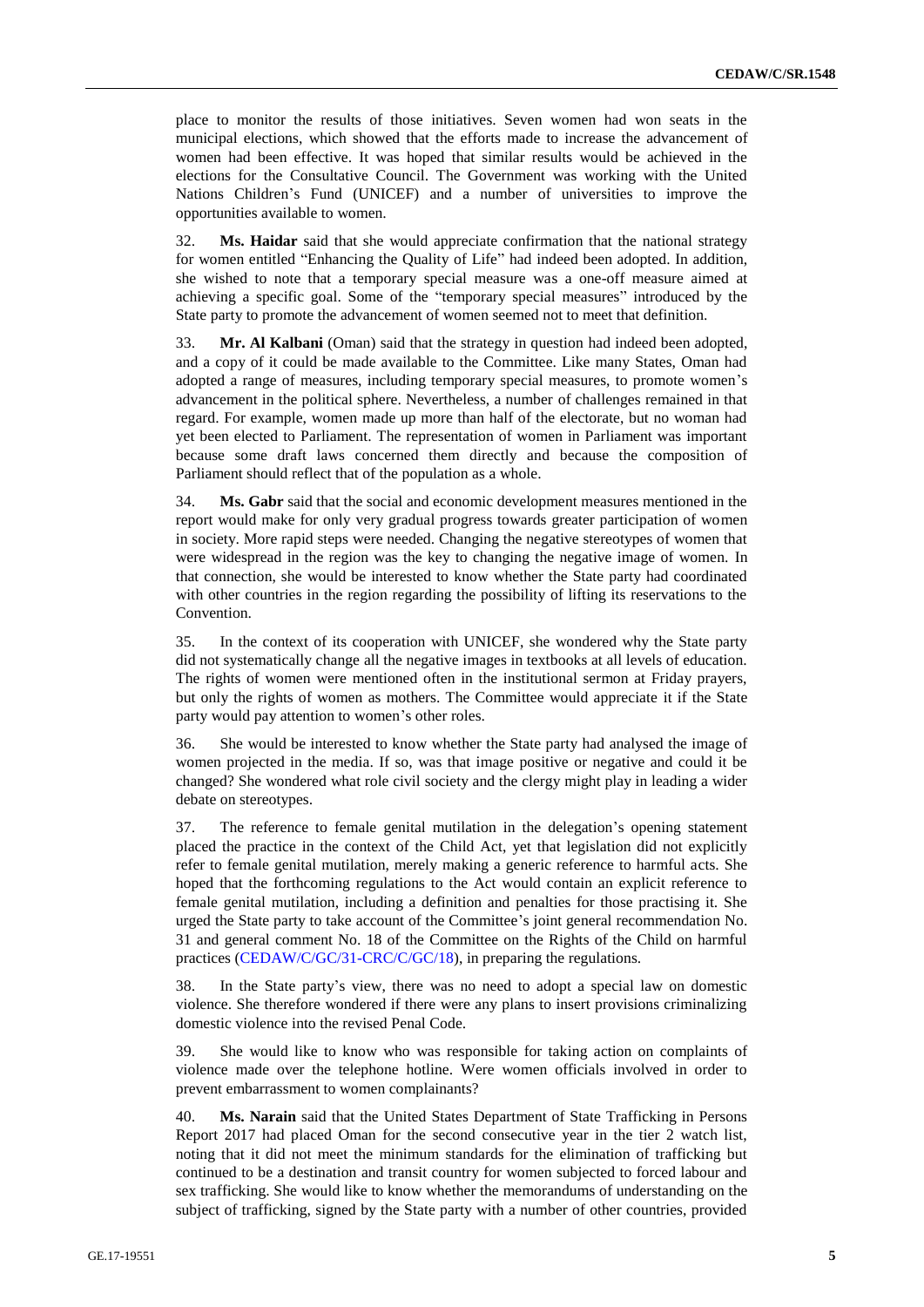for cooperation and mutual assistance in investigating and the securing of evidence for the purpose of investigation and prosecution. If so, she asked how many requests for assistance had been made leading to successful investigation and prosecution since 2016, whether the requests were handled by a central authority, whether there were any plans to enter into further memorandums of understanding. and whether any joint investigations with other countries had led to requests for extradition in relation to trafficking offences.

41. Reliance seemed to be placed on the idea that victims of trafficking would report and self-identify and there was still no mechanism for proactive identification of victims among vulnerable groups. Yet victims were most reluctant to report offences for fear of being stigmatized, dismissed or ridiculed by the authorities. The police clearly needed a dedicated trafficking section and she wondered whether the State party had considered establishing, for example, a women's desk in larger police stations in order to encourage women to report complaints. She asked how many cases of trafficking had been reported via the hotline in 2016 and 2017 and whether translators were provided in order to help record complaints from foreign victims.

42. The number of investigations and prosecutions for trafficking was still disproportionately low compared with the real extent of trafficking. She enquired what the State party proposed to do to step up the number of investigations and prosecutions, for example by taking a more proactive approach. She wondered how the State party ensured that investigations were carried out with sensitivity and with due regard for the victims' privacy. She would like to know in how many cases compensation had been awarded to victims in 2016 and 2017.

43. The Dar al-Wifaq shelter seemed to be well endowed financially but had, to date, accommodated few victims. She wondered whether the existence of a shelter was publicized among vulnerable groups. The Committee understood that women were referred to the shelter only when the perpetrator was to be prosecuted, which was unfair to victims, since they had no control over the quality of the evidence required to determine whether to prosecute. She wondered whether the State party could consider ensuring that victims of trafficking were referred to the shelter regardless of whether the offender was to be prosecuted. In the light of a report that victims staying at the shelter were sometimes prevented from leaving, she asked the delegation to confirm that residents, especially foreign victims, enjoyed freedom of movement. As for migrant workers, she asked what could be done to ensure that the lengthy complaints procedure was speedier and more woman-friendly, and how employment agencies could be better regulated, especially with regard to the *kafalah* system. Lastly, she asked whether Oman intended to ratify the International Convention on the Protection of the Rights of All Migrant Workers and Members of Their Families.

44. **Mr. Al Nabhani** (Oman) said that the standard Friday sermons were issued by the Ministry of Endowments and Religious Affairs, which made sure that they contained no negative or discriminatory statements. The sermons sought to raise awareness of women's rights and duties in line with religious teachings.

45. The fact that the regulations to the Child Act had not been issued did not mean that practices harmful to children were legitimate. As well as that Act, the Penal Code also prohibited harming children. Female genital mutilation and excision were both criminal offences and anyone engaging in such practices was subject to criminal penalties.

46. As for domestic violence, the problem was not one of legislation but rather of practice, in that victims often did not make use of the justice system. Under forthcoming new legislation, sentences for domestic violence would be increased.

47. **Ms. Al Raqaishi** (Oman) said that Oman was a party to the Riyadh Convention on Judicial Cooperation, which covered all offences, including trafficking. The identification of victims required a collaborative effort. The National Committee on Human Trafficking comprised experts from most government authorities, ministries and the judiciary, and formulated strategies to combat trafficking. A three-month campaign was currently under way to raise awareness among the community and among victims themselves. Training was provided for those who worked with trafficking issues and the Sultanate of Oman and the Embassy of the United Kingdom had recently organized joint workshops to train judges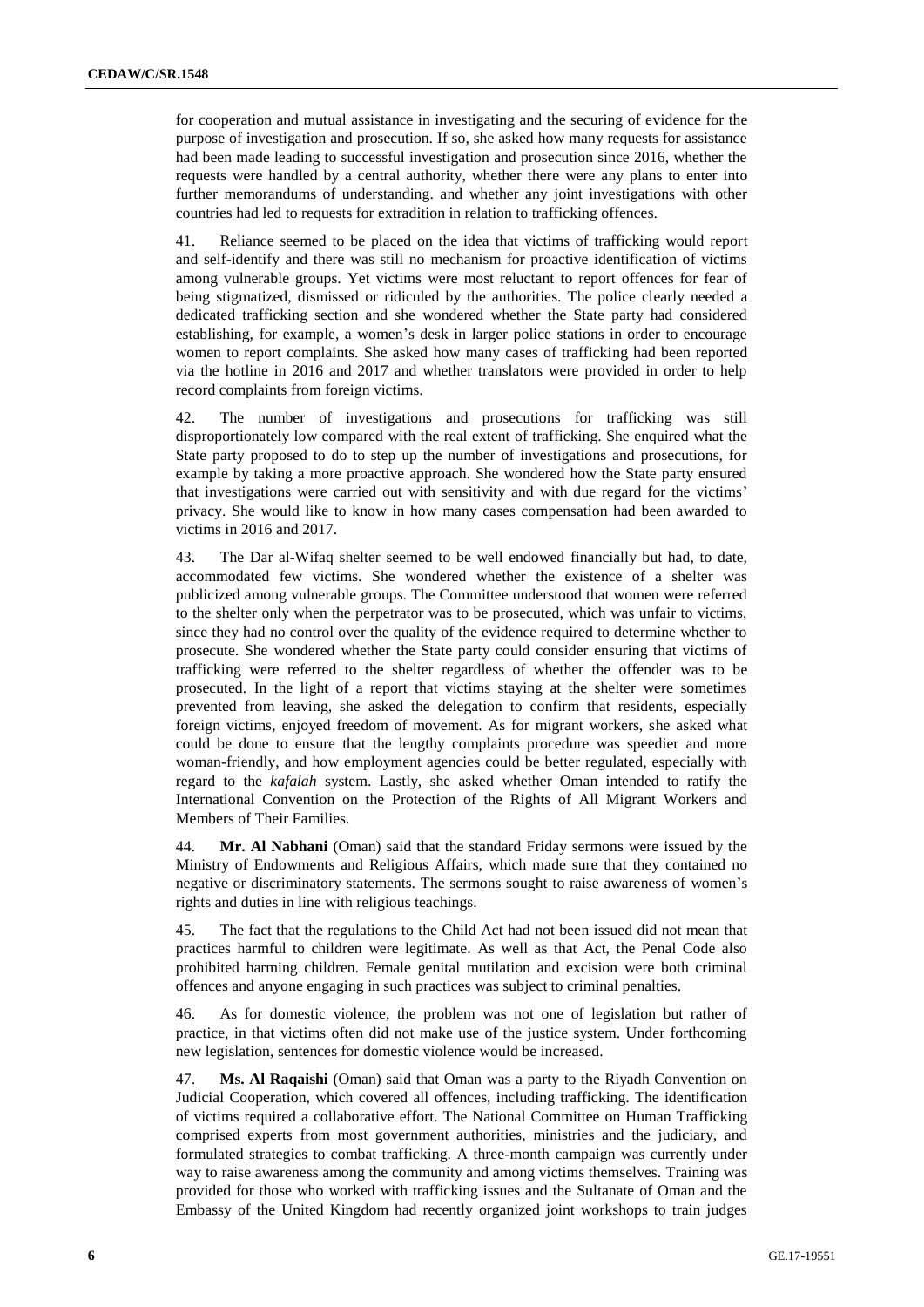and members of the prosecution service and the police in identifying the victims of human trafficking.

48. Using the hotline, victims could contact the prosecution or the police easily and directly. There were male and female physicians available to take action on such complaints. Victims resident in the Dar al-Wifaq shelter were not considered accused persons and were therefore free to come and go as they wished.

49. **Mr. Al Rashdi** (Oman) said that the judiciary did not take crimes such as trafficking in persons lightly. The criminal courts and higher courts had always imposed severe sentences as a means of deterring other potential perpetrators.

50. **Mr.** Yahya Mohamed Zaher **Al Hinai** (Oman) said that Dar al-Wifaq was able to provide social and psychological assistance services, as well as legal experts to follow up on questions of rights. The shelter had ample capacity for new cases. Civil society organizations were active in raising awareness and also in representing victims in court. Residents were permitted to go out, but they were accompanied for their own protection: certain people might wish to put pressure on them to drop their complaint.

51. **Mr. Al Kalbani** (Oman) said that an international expert was working with the Ministry of Foreign Affairs and the Ministry of Social Affairs to find solutions to the problem of trafficking, including the use of preventive measures.

52. The Friday sermons were not the only means of communication on issues such as women's rights. The Government also worked through the social media and with other technologies to promote a positive image of women. The Ministry of Endowments and Religious Affairs ran a programme on tolerance in cooperation with several other countries.

53. **Ms. Gabr** asked whether it would be possible to make explicit reference to female genital mutilation in the regulations to the Child Act that were due to be issued. In view of the plans to amend the Penal Code, she would appreciate some information on the provisions of the Code relating to domestic violence.

54. **Ms. Haidar** said that article 38 (2) of the Penal Code permitted the disciplining of a spouse, which was no longer acceptable. Much remained to be done in changing mindsets with regard to both violence against women and female genital mutilation. Any law that was passed in that regard must state clearly that female genital mutilation and excision were criminal offences. The State party could still do much more to stop violence against women being seen as acceptable.

55. **Ms. Al Raqaishi** (Oman) said that article 38 (2) of the Penal Code made no mention of the disciplining of wives or daughters.

56. **Ms. Haidar** said that it might not be explicitly mentioned but the implication was there.

57. **Ms. Al Raqaishi** (Oman) said that the text of the article read: "If a father or teacher hits a child in accordance with general custom, this is not an offence".

58. **Ms. Haidar** said that the implication of the text was that such discipline was tolerated.

59. **Mr. Al Rashdi** (Oman) said that there had been numerous court rulings upholding a woman's request for divorce on the grounds that her husband had beaten her. That showed that such acts were not acceptable in law and that victims could bring complaints. Perpetrators were liable to punishment, including prison sentences.

60. **Mr. Al Nabhani** (Oman) said that the new legislation precluded the disciplining of women.

#### *Articles 7 to 9*

61. **Ms. Ameline** said that the main problem that the State party had to solve with regard to women's participation in political life was the lack of female candidates. There needed to be strong incentives, bolstered by a positive political discourse encouraging a break with behaviours that were sometimes circumscribed by a form of cultural rigidity. In addition, it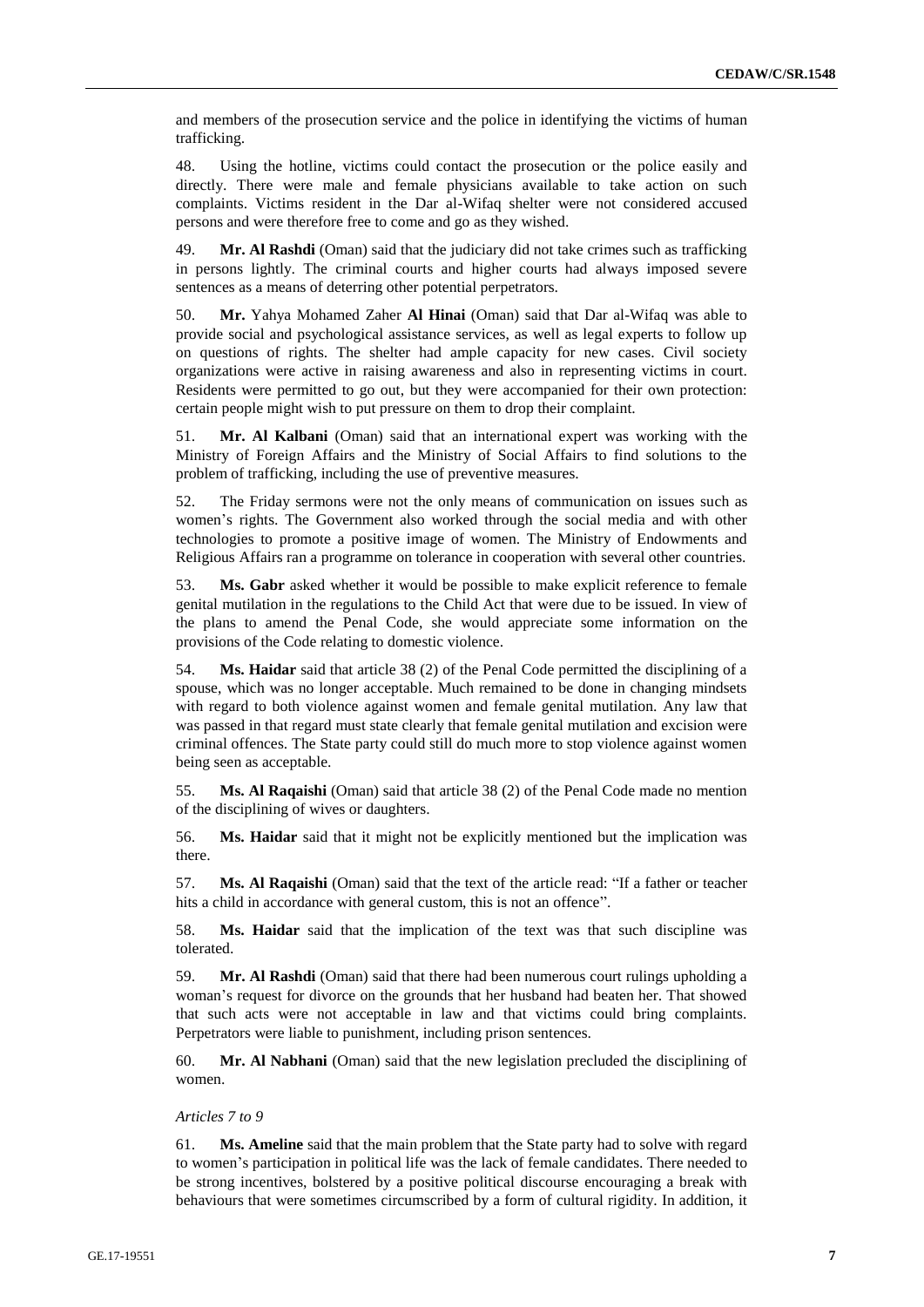was important to give maximum visibility to women in the public arena. Taking 30 per cent as the minimum level at which women could exert an influence in decision-making bodies, she asked what proactive steps, including financial incentives to organizations and guidance to women in the assumption of responsibility, the State party was considering in order to guarantee an inclusive democracy.

62. **Ms. Chalal**, welcoming the positive changes brought about by the adoption of the new Omani Nationality Act in 2014, said that she nonetheless wondered whether the State party had made any plans to repeal the Act's discriminatory provisions. It would be interesting to know, for instance, whether the Act would be amended to enable Omani women married to foreign nationals to pass their Omani nationality on to their children on an equal basis with Omani men married to foreign nationals. Similarly, she wondered whether the foreign spouses of Omani men would be allowed to apply for Omani citizenship on an equal basis with the foreign spouses of Omani women, for whom the requirements were more stringent. It would also be interesting to know how many children of Omani women married to foreign men had received Omani citizenship since the entry into force of the new Act.

63. In addition, she wished to know how the Omani authorities intended to ensure that the revocation of the citizenship of Omani nationals who tarnished the image of the country, provided for under the Act, was not used as a tool of intimidation and did not lead to statelessness. She reiterated the Committee's call for the State party to withdraw its reservation to article 9 of the Convention. In that regard, Oman could take inspiration from a number of other Muslim countries, including her own, Algeria.

64. **Mr. Al Nabhani** (Oman) said that Omani women had long had the right to vote and stand for office. The authorities were nonetheless planning to adopt temporary special measures to address the underrepresentation of women on the Consultative Council.

65. Although Omani citizenship was not automatically granted to the children of Omani women married to foreign nationals, the mother's Omani nationality could be transmitted to her children under the conditions set forth in the Nationality Act. Foreign nationals who were married to Omani women were accorded preferential treatment under the Act, as they were entitled to apply for citizenship after 15 years' residence in Oman, whereas foreign nationals not married to Omani citizens were subject to a 20-year residence requirement. Foreign women married to Omani men, on the other hand, could apply for Omani citizenship after 10 years.

66. The 15-year requirement had been instituted to ensure that Omani women were not used as a simple means of obtaining citizenship. The children of Omani women married to foreign nationals had access to health care and education on an equal footing with Omani children. It should be kept in mind, however, that the drafting of the Nationality Act had been informed by the assumption that such women left Oman. Although it was possible to deprive an Omani national of his or her citizenship, no such action had ever been taken.

67. **Mr.** Abdulla Nasser **Al Rahbi** (Oman) said that nationals of the countries of the Persian Gulf, Oman included, were often outnumbered by migrant workers, some of whom were not above marrying local women for mercenary reasons. The requirements set forth in the Nationality Act were intended to protect Omani nationals from such behaviour. Fifteen years could seem like a long time, but the intention had been to prevent marriage fraud.

68. **Mr. Al Kalbani** (Oman) said that, since 1994, when women had been granted suffrage and the right to stand for office, they had never accounted for more than two of the members of the country's Consultative Council. It had become clear that special efforts, such as training and outreach, would be needed if more women were to win seats on the Council. Seven women, including two in the relatively remote governorate of Al Buraymī, had won seats on municipal councils in 2016. It was a comparatively small number. Other women served as appointed members of local governing bodies. The affirmative action programme to be put in place by the Government should enable women to participate more fully in the public and political life of the country.

69. **Ms. Haidar** said that she wished to know why the Nationality Act could not be amended to require the foreign spouses of Omani men and women to satisfy the same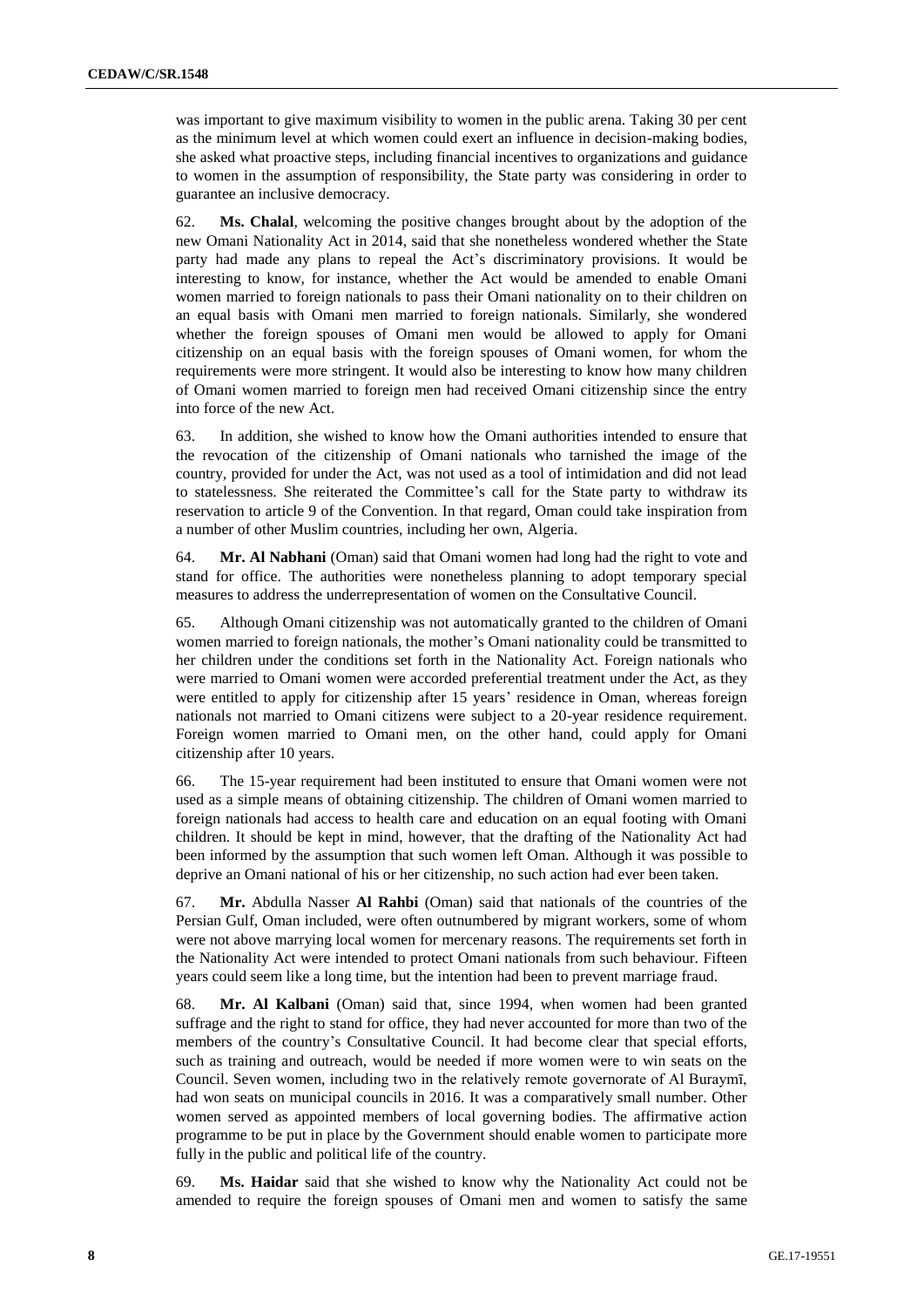residence requirements if they wished to apply for Omani citizenship. In addition, it was unclear why holding dual nationality should be prohibited. A woman often needed to acquire her husband's nationality, in particular if she lived in his country. She should not be deprived of her original nationality in those circumstances.

70. She welcomed the news that the Omani Government intended to take special measures to promote the participation of women in public life. It was clear, however, that those measures would have to be accompanied by major outreach efforts designed both to change attitudes towards women and to boost women's confidence in themselves.

71. **Mr. Al Nabhani** (Oman) said that nothing prevented Omani lawmakers from reviewing the differing residence requirements in the Nationality Act. Dual citizenship caused a number of potential problems and, in any event, the prohibition applied to both men and women.

72. **Ms. Verges** said that every effort should be made to ensure that women accounted for a significant percentage of the members of municipal councils. The State party's readiness to promote the participation of women in political and public life was admirable, but specific steps should be taken to make certain that women were in a position to win election to all its publicly elected bodies, the municipal councils in particular.

73. **Mr. Al Kalbani** (Oman) said that the Omani authorities were working to ensure that greater numbers of women were elected to the Consultative Council and to municipal councils throughout the country. The aim was to attain percentages for the representation of women that were satisfactory both to the people of Oman and to the international community.

#### *Articles 10 to 14*

74. **Ms. Song** Wenyan said that, although the State party had made remarkable progress in enabling women and girls to exercise their right to education, it was unclear, for example, how many girls dropped out of school, as the dropout rate did not seem to appear in the documents submitted by the State party. It would thus be interesting to know what the rate was, why girls dropped out and what efforts had been made to prevent them from doing so.

75. She also wondered what measures had been taken to ensure that girls in rural areas, in particular those from poor or nomadic families, had access to education on a basis of equality with others and whether gender equality was a subject covered in rural schools. In addition, she wished to know what educational opportunities were available to girls who chose not to pursue a general education diploma. Lastly, she asked whether there had ever been a study of gender stereotyping in school curricula and textbooks in Oman and, if so, what the findings of the study had been.

76. **Mr. Bergby** asked what steps had been taken to increase the rate of female participation in the workforce, especially in the private sector, and whether any plans had been made to extend the period of paid maternity leave. In addition, he asked whether the proposed labour law reforms had been adopted and, if not, what the time frame for their adoption was. An indication of the improvements contained in the reforms would also be welcome.

77. It would be interesting to know whether announcements of vacancies for government positions for which being male was listed as a requirement were legal under the Omani Labour Code and, if they were not, whether any plans had been made to make it mandatory for public agencies not to include gender requirements in vacancy announcements. In that connection, he wondered why the State party had regulations limiting the hours that women could work at night and the kinds of jobs that they could do and wished to know whether any plans had been made to repeal or loosen those regulations.

78. In addition, he asked what measures had been taken or were planned to change the *kafalah* system, which tied migrant domestic workers, most of them women, to their employers and left them vulnerable to abuse. Similarly, he wondered whether any steps were being taken to ensure that foreign domestic workers were fully protected by Omani labour law, to investigate the abuse and exploitation of such workers and to prosecute the